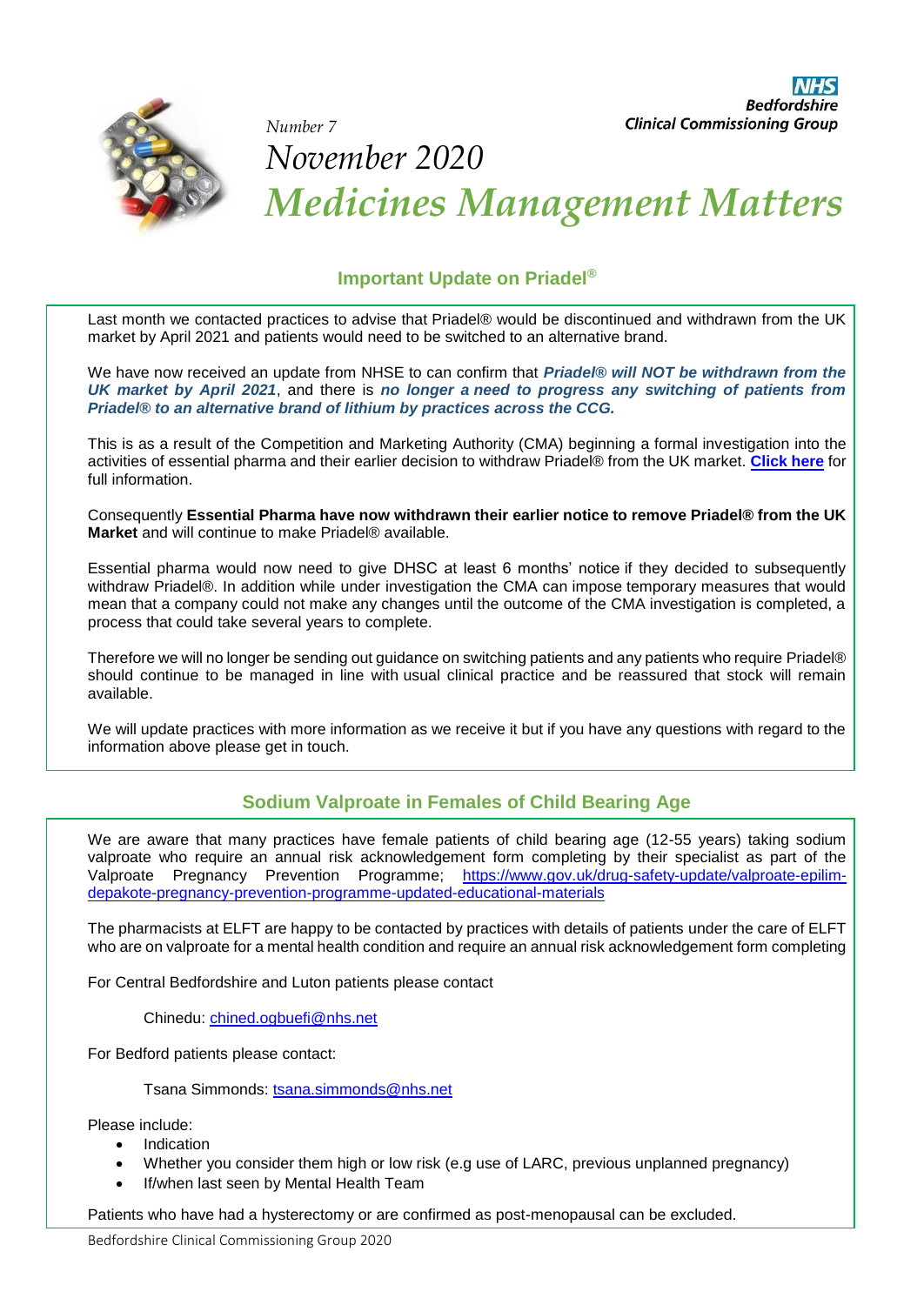### **Stock Update**

### Haloperidol

Following on from the discontinuation of haloperidol 500mcg capsules we recommended the use of the Haloperidol 5mg/5ml oral solution. We have now been informed that there may be supply problems with this.

• Haloperidol 5mg/5ml oral solution sugar free (Thame Laboratories) is out of stock until March 2021.

• Limited supplies remain available from Pinewood Healthcare however they are unable to support any uplift in demand.

• Haloperidol (Haldol®) 2 mg/ml oral solution is the only licensed oral solution that can support an uplift in demand.

• Specials manufacturers have confirmed they can manufacture haloperidol 5mg/5ml oral solution sugar free.

#### Nalcrom®

Reported to be out of stock until late November. Unlicensed imports are available but will take longer to order. Please allow for extra time for this when issuing prescriptions.

#### H2-antagonists

Suppliers of cimetidine tablets, famotidine tablets and nizatidine capsules have advised of changes to the availability of the following preparations:

| Table 1.                              |                 |                                         |                           |                                                                 |  |  |  |
|---------------------------------------|-----------------|-----------------------------------------|---------------------------|-----------------------------------------------------------------|--|--|--|
| Product                               | <b>Supplier</b> | <b>Current Stock</b><br><b>Position</b> | Anticipated resupply date | <b>Detail</b>                                                   |  |  |  |
| Famotidine 20mg tablets               | Tillomed        | <b>Limited</b><br><b>supplies</b>       | Early December 2020       |                                                                 |  |  |  |
|                                       | Teva            | Out of stock                            | Mid-November 2020         | Unilcensed supplies<br>have been sourced                        |  |  |  |
|                                       | Tillomed        | In stock                                | n/a                       | see table 2 below)                                              |  |  |  |
| Famotidine 40mg tablets               | <b>Teva</b>     | <b>Limited</b><br><b>supplies</b>       | End November 2020         |                                                                 |  |  |  |
| Cimetidine 200mg tablets              | Ennogen         | Out of stock                            | June 2021                 |                                                                 |  |  |  |
|                                       | Medreich        | Out of stock                            | to be confirmed           |                                                                 |  |  |  |
| Cimetidine 400mg tablets              | Ennogen         | Out of stock                            | <b>June 2021</b>          | Unilcensed supplies<br>have been sourced                        |  |  |  |
|                                       | Medreich        | Out of stock                            | to be confirmed           | (see table 2 below)                                             |  |  |  |
| Cimetidine 800mg tablets              | Ennogen         | Out of stock                            | <b>June 2021</b>          |                                                                 |  |  |  |
|                                       | Medreich        | Out of stock                            | to be confirmed           |                                                                 |  |  |  |
| Cimetidine 200mg/5ml oral<br>solution | Rosemont        | In stock                                | n/a                       |                                                                 |  |  |  |
| Nizatidine 150mg capsules             | Mylan           | Out of stock                            | Early January 2021        | Unlicensed supplies<br>have been sourced<br>(see table 2 below) |  |  |  |
|                                       | Medreich        | Out of stock                            | to be confirmed           |                                                                 |  |  |  |
|                                       | Relonchem       | Out of stock                            | End November 2020         |                                                                 |  |  |  |
|                                       | Mwan            | Out of stock                            | Early January 2021        | Unilcensed supplies<br>of nizatidine 150mg                      |  |  |  |
| Nizatidine 300mg capsules             | Medreich        | Out of stock                            | to be confirmed           |                                                                 |  |  |  |
|                                       | Relonchem       |                                         | Mid-November 2020         | capsules have been<br>sourced (see table 2<br>below)            |  |  |  |

### **Useful Links**

**BLMK Medicines Website [Click here](https://medicines.blmkccg.nhs.uk/)** Bedfordshire and Luton Joint Formulary [Click here](http://www.bedsformulary.nhs.uk/) Care Home Medicines Management information [Click here](https://medicines.blmkccg.nhs.uk/categories/care-homes/) Wound Care Formulary for Bedfordshire and Luton [Click here](https://viewer.microguide.global/mo/100000007) Latest newsletters [Click here](https://medicines.blmkccg.nhs.uk/all-newsletters/)

**For further advice on any of the drugs/issues highlighted in this newsletter, please contact your Medicines Management Team: Tel 01525 624375. E-mail [BEDCCG.bedsmeds@nhs.net](mailto:BEDCCG.bedsmeds@nhs.net)**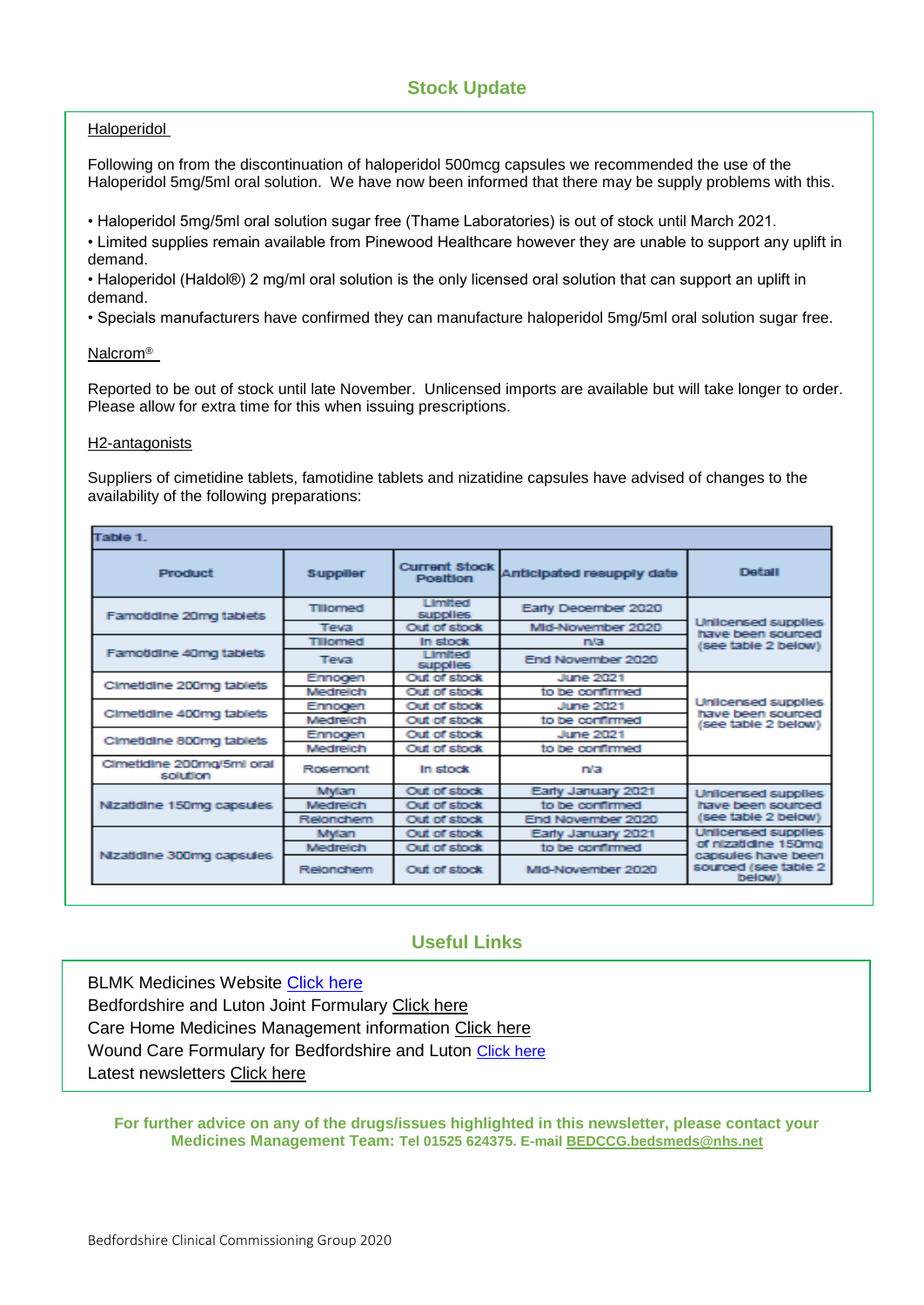### **Care Home news**

### **Covert administration of medication – updated Ardens templates**

As you are aware the Medicines Optimisation Care Home team launched the updated **Covert Administration of Medication (Adults) – Best Practice Guidance** in April 2020. This can be found in the Care Homes page on the BLMK Medicines Management website, link below:

#### <https://medicines.blmkccg.nhs.uk/categories/care-homes/>

The Medicines Optimisation Care Home team have recently worked with Ardens to update the current templates for covert administration on SystmOne. This is to support with the review process if covert administration is being considered.

The opening page for the template is shown below, highlighting the process and steps, including input from a pharmacist to support with medication review.

#### **The template includes (as circled):**

- Link to Mental Capacity Assessment further details below
- Review date for covert administration should be at least 6 monthly as a minimum, but more frequently if capacity fluctuates
- Link to the local BLMK Covert administration guidance documents and review form

|                                                                                   | <b>Covert Medication Administration</b>                                                                                           |                                                 |                                                                                     |                 | ×                                    |  |  |  |
|-----------------------------------------------------------------------------------|-----------------------------------------------------------------------------------------------------------------------------------|-------------------------------------------------|-------------------------------------------------------------------------------------|-----------------|--------------------------------------|--|--|--|
| Other Details                                                                     | Exact date & time   =<br>Wed 07 Oct 2020                                                                                          | $\triangledown$   17:16<br>$\mathcal{F} \times$ |                                                                                     |                 |                                      |  |  |  |
|                                                                                   | Changing the consultation date will affect all other data entered. To avoid this, cancel and press the 'Next' button Hide Warning |                                                 |                                                                                     |                 |                                      |  |  |  |
|                                                                                   | Covert Medication Administration                                                                                                  |                                                 |                                                                                     |                 | <b>Covert medication appropriate</b> |  |  |  |
|                                                                                   | <b>Covert Medication Administration</b>                                                                                           |                                                 |                                                                                     | dens            | Che<br>Date $\nabla$                 |  |  |  |
|                                                                                   | Capacity can fluctate so review regularly                                                                                         |                                                 |                                                                                     | help & feedback |                                      |  |  |  |
| <b>Assessment</b>                                                                 | Actively refusing medication                                                                                                      | $\circledcirc$ Yes $\circledcirc$ No            | Ø                                                                                   |                 |                                      |  |  |  |
|                                                                                   | Assessed as lacking capacity                                                                                                      | $\circledcirc$ Yes $\circlearrowright$ No       | I<br>$\begin{array}{ c c }\n\hline\n\text{ }\end{array}$ Mental Capacity assessment |                 |                                      |  |  |  |
|                                                                                   | Best interest meeting held                                                                                                        | $\circledcirc$ Yes $\circlearrowright$ No       | Ø                                                                                   |                 |                                      |  |  |  |
|                                                                                   | Covert medication appropriate                                                                                                     |                                                 |                                                                                     |                 |                                      |  |  |  |
| <b>Impression</b>                                                                 | Covert medication inappropriate                                                                                                   |                                                 | Ø<br>Covert Medication Form                                                         |                 |                                      |  |  |  |
|                                                                                   |                                                                                                                                   |                                                 |                                                                                     |                 |                                      |  |  |  |
| <b>Management</b>                                                                 | Beliefs, understanding, swallow & palatability discussed                                                                          |                                                 |                                                                                     |                 | No previous values                   |  |  |  |
|                                                                                   | Indication for each drug checked                                                                                                  |                                                 | <b>Drug Review</b>                                                                  |                 |                                      |  |  |  |
|                                                                                   | Medication discussed with pharmacist                                                                                              |                                                 | Pharmacist                                                                          |                 |                                      |  |  |  |
|                                                                                   | Alternative dosage forms considered                                                                                               |                                                 | Consider patches, liqiuids, dispersible tablets                                     |                 |                                      |  |  |  |
|                                                                                   | Off licence use implications considered                                                                                           |                                                 | If required to meet specific patient needs                                          |                 |                                      |  |  |  |
|                                                                                   | Covert administration review date                                                                                                 | $\vert \mathbf{v} \vert$                        | 31 Follow-Up                                                                        |                 |                                      |  |  |  |
| <b>Note</b>                                                                       |                                                                                                                                   |                                                 |                                                                                     | I               |                                      |  |  |  |
|                                                                                   |                                                                                                                                   |                                                 |                                                                                     |                 |                                      |  |  |  |
|                                                                                   |                                                                                                                                   |                                                 |                                                                                     |                 |                                      |  |  |  |
|                                                                                   |                                                                                                                                   |                                                 |                                                                                     |                 |                                      |  |  |  |
| cac                                                                               |                                                                                                                                   | Show recordings from other templates            |                                                                                     |                 |                                      |  |  |  |
| <b>NICE</b>                                                                       | CCG Preferred Choice<br>Show empty recordings                                                                                     |                                                 |                                                                                     |                 |                                      |  |  |  |
| Print<br>Ok<br>Show Incomplete Fields<br>Information<br>Suspend<br><u>C</u> ancel |                                                                                                                                   |                                                 |                                                                                     |                 |                                      |  |  |  |
|                                                                                   |                                                                                                                                   |                                                 |                                                                                     |                 |                                      |  |  |  |

If covert administration is assessed as being appropriate and box ticked, this will automatically be read coded **as 'Xacu1 (Best interests decision to allow covert admin of meds under mental capacity)'**, therefore can be used to set up searches.